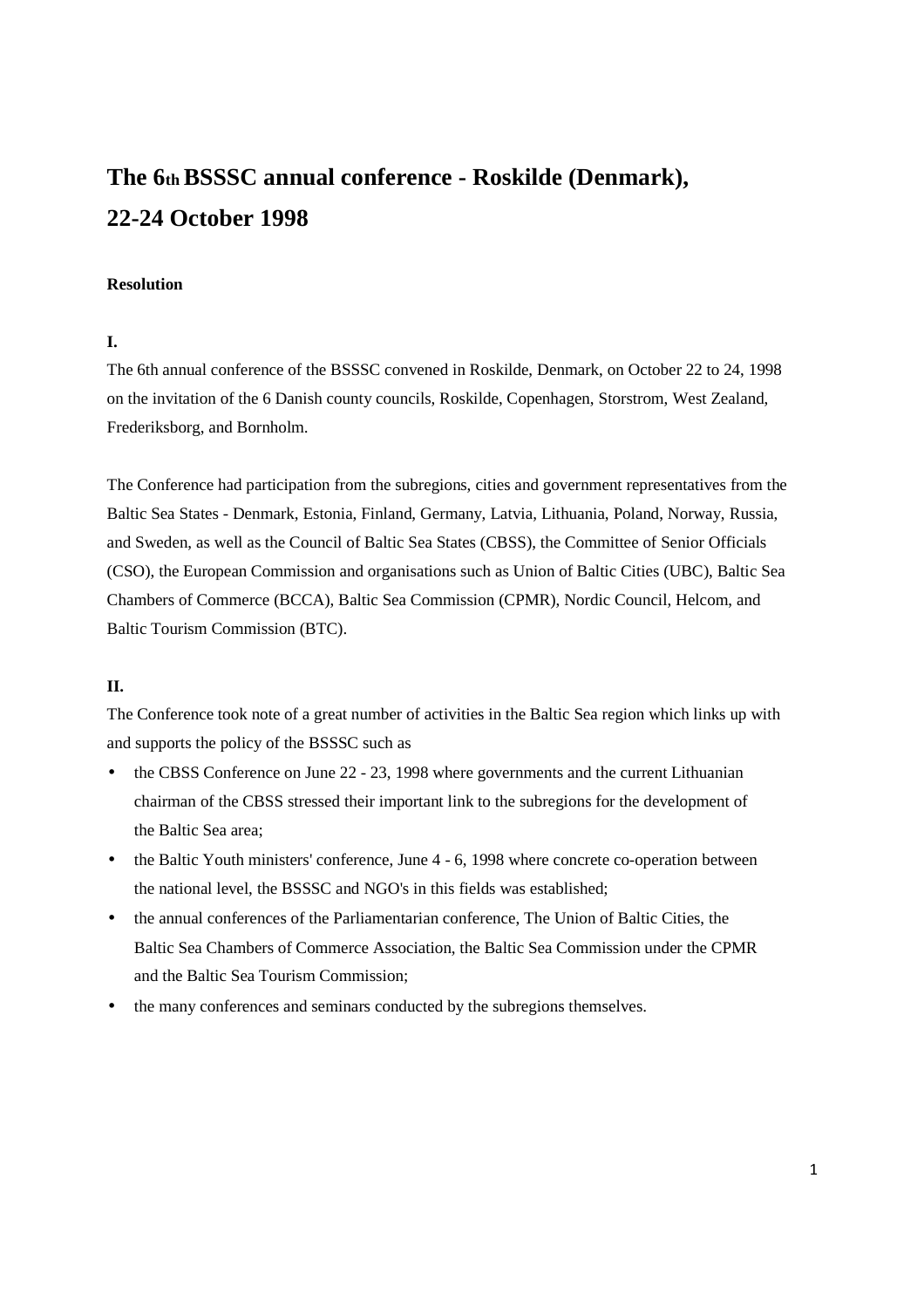# **III.**

The Conference welcomed

- the inclusion of Estonia, Latvia, Lithuania, and Poland in the EU enlargement process as well as the Partnership and Co-operation Agreement (PCA) between the Russian Federation and the European Union, which entered into force in 1997;
- the initiative "Northern Dimension" underlining the growing importance of the North-East of Europe as well as the necessity of setting up a political strategy of the European Union towards this area, including co-operation in the Baltic Sea, the Barents Sea and the Arctic regions, Nordic co-operation, and bilateral relations between the countries in this area;
- the final decision of the CBSS to establish a permanent secretariat in Stockholm;
- the Agenda 21 for the Baltic Sea Region (Baltic 21) adopted at the 7th Ministerial Session of the Council of Baltic Sea States on June 22-23, 1998 in Nyborg.

# **IV.**

The Conference called upon

- the European Union to arrange a European Baltic Sea Conference in the year 2000 along the lines of the European Mediterranean Conference (Barcelona 1996) as a follow up to the "Baltic Sea Region Initiative" adopted by the European Council in Florence (June 1996);
- the European Union to take up the initiative "Northern Dimension", and to develop it towards a common strategy comprising the whole Baltic Sea region including the accession countries, Russia and the member states in this area, and thus consider the Baltic Sea co-operation as a gravity centre for the future development of this European region. Furthermore, the Conference underlined the importance of including the subregional co-operation within the framework of the Northern Dimension taking also into account the proposals from the regions of Russia's north-west, for example to include tourism and transportation;
- the European Union to continue existing EU-programs as indispensable instruments to support the process of region building in the Baltic Sea area like INTERREG, PHARE, TACIS, ERDF article 10, Ecos/Ouverture, the Baltic Project Facility and the Tacis Small Project Facility;
- the European Union and the Baltic Sea States to consider the important role of the subregions and their existing co-operative networks in regard to the future orientation of funding instruments to support the EU pre-accession strategy as well as the need for involving the subregions directly in twinning arrangements funded under the PHARE Institution Building Programme;
- the CBSS and the Baltic Sea States to enable and encourage the regional and local authorities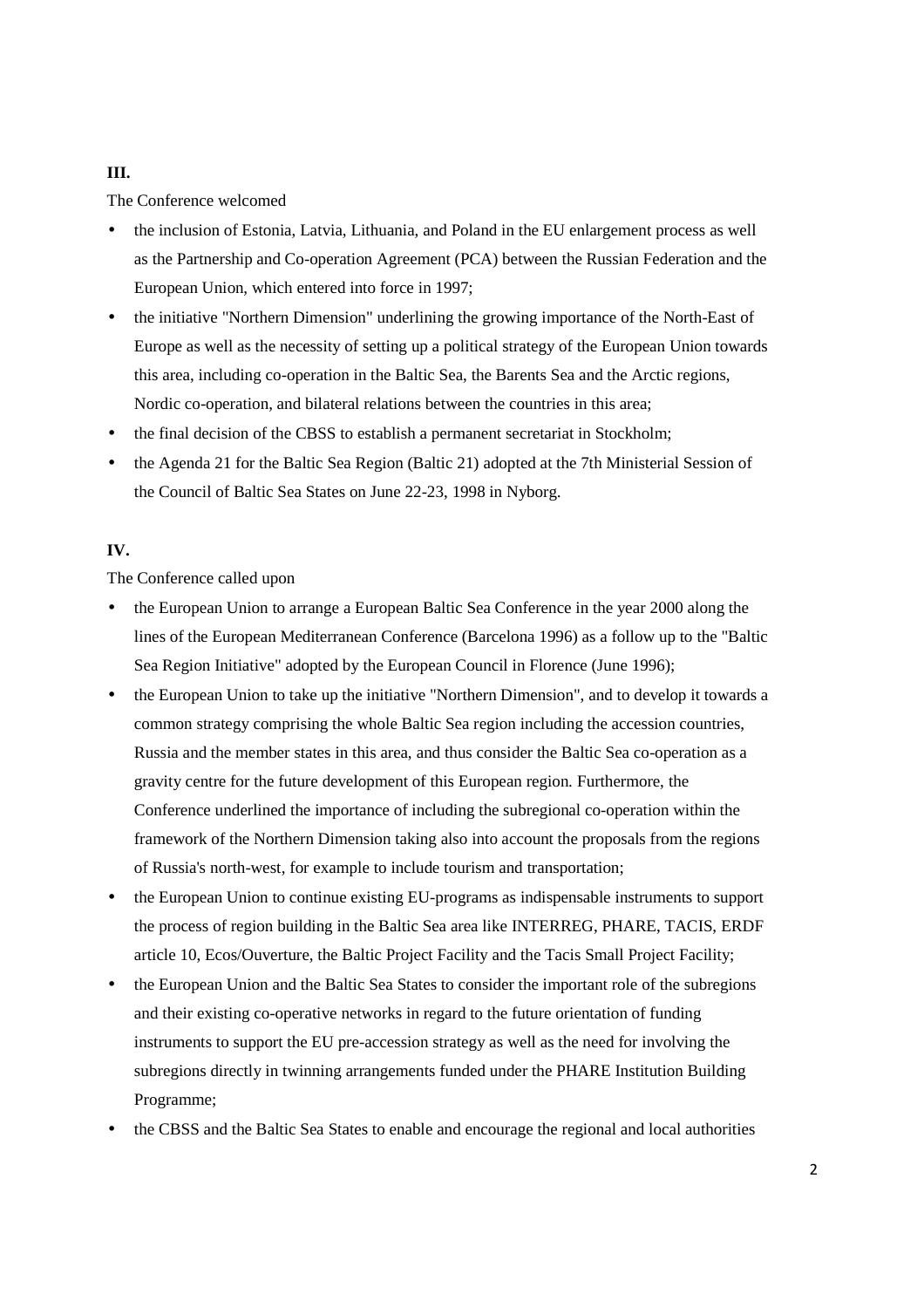to participate in the implementation and to further develop Baltic 21 as a long term process based on a bottom-up approach;

• the Council of Baltic Sea States to proceed with the envisaged strengthening of the CBSS, and in particular to consider how to widen the mandate of the new secretariat as a central information and contact point for the various fields and various initiatives within the network of the Baltic Sea co-operation.

# **V.**

The Conference recognised that the BSSSC since the Gdansk Conference in 1997 has improved and strengthened its structure with active members of the Board and the working groups, meeting 3 times a year, and with the secretariat. The BSSSC is gradually developing into being a focal point for communication and a contact point on cross border and interregional co-operation for the subregions as well as for the European Union, the national governments and other partners and bodies working with Baltic Sea questions.

# **VI.**

The Conference stressed the importance of a common development of the region through interregional and cross border co-operation, and underlined the responsibility of the national governments as well as the local and regional authorities to engage in this development in order to further develop stability and democracy.

The Conference also stressed upon the responsibility of the subregions in the respect, and underlined that funding is of vital importance in order to obtain such a development. In order to ensure that the engagement of local and regional authorities is continued, the Conference urged the European Union, the national governments, the Council of Nordic Ministers, and the like to ensure multilateral and bilateral funding for the subregions for interregional and cross border co-operation.

## **VII.**

The Conference gave support to the overall priorities of the BSSSC decided upon by the Board

- to strengthen the structure of the BSSSC as a policy making body;
- to further interregional and cross border co-operation by urging the European Union and the national governments to establish financial instruments for all the Baltic Sea subregions, including the Russian regions;
- to engage local and regional authorities of the 4 applicant countries in the pre-accession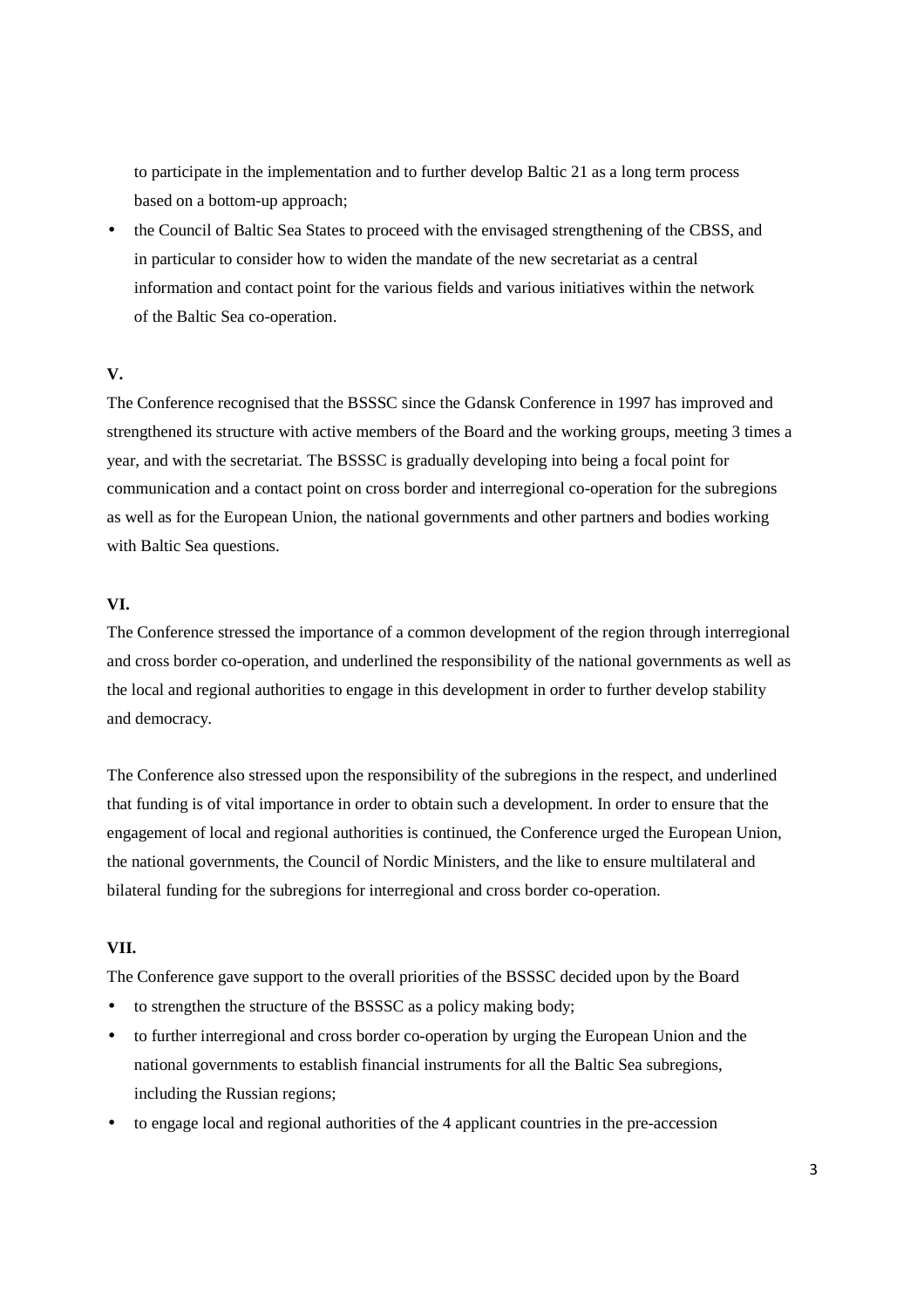strategy towards the European Union by using the knowledge of subregions from the EU countries in the implementation of EU-legislation, and in the capacity building in the applicant countries. Different projects show clearly how international co-operation between regional and local authorities based on broad twinning agreements have led to a number of concrete projects with a professional and often innovative methodology for the transfer of know-how. These projects have a high relevance to the accession strategies. Furthermore, they demonstrate how interregional co-operation helps CEEC administrations at the regional and local level to get acquainted with the principles and procedures of EU-policies and EU-legislation.

#### **VIII.**

The Conference approved the conclusion from the BSSSC workshop in Brussels on June 12, 1998 on "EU-funding and the Regional Contribution to the Accession Strategy" which stressed

- that funding instruments after 1999 such as the PHARE Baltic Project Facility and the TACIS Small Project Facility, including their links to INTERREG and national funding must be managed within a common framework of priorities and actions in which decisions are taken on projects to be funded, in order to ensure that funded projects are relevant to the real need and priorities of the Baltic Sea region;
- that this common framework must be initiated, programmed and implemented by an agreed and responsible partnership, which includes all regional and local authorities (or their representative organizations), the appropriate state authorities, and the European Commission;
- that funding instruments must be managed within the common framework, and should be designed in a flexible way in order to support projects with mixed funding i.e. PAHRE, TACIS, ERDF and national funding;
- that funding instruments managed within the framework should cover a period of several years to provide stability of operation;
- the importance of widening the eligible action fields of a future INTERREG IIC and include areas such as vocational training as well as small infrastructure investments. To overcome some of the problems of combining financial assistance from INTERREG and PHARE, the BSSSC suggested that ISPA could provide complementary funding for INTERREF IIC financed projects;
- the importance of improving the capacity of local and regional authorities in project management by ensuring funds for training in this field.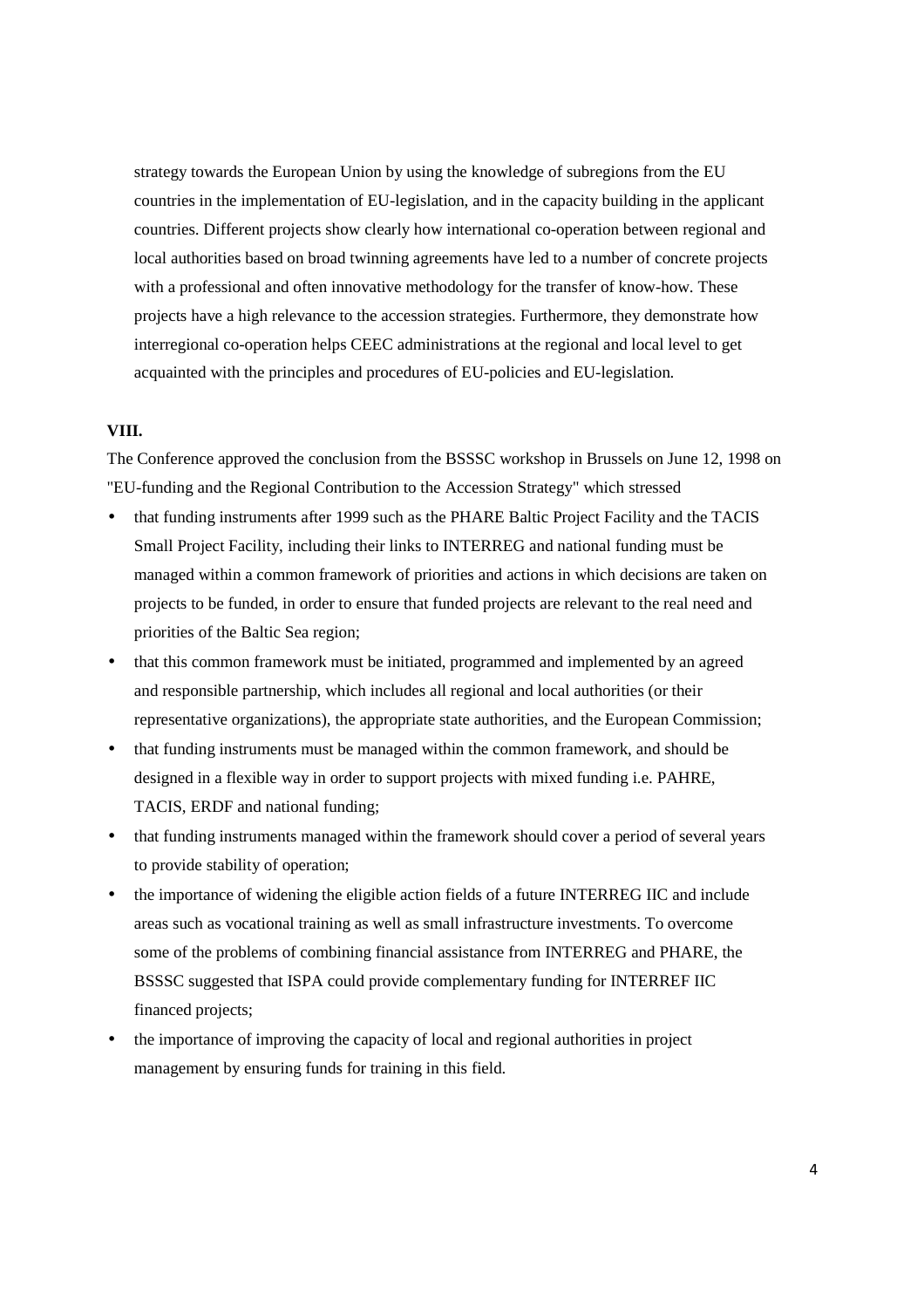# **IX.**

The Conference welcomed the idea of the Board to establish national platforms in all the countries in order to increase the involvement of all subregions in the work of the BSSSC on an ongoing basis and to establish information channels and discussion forums in order to inspire the future work of the BSSSC. The Conference supported the commitment of the Board of the BSSSC as the policy making organisation for regional demands and strategies for the development of the Baltic Sea Region to launch a consultation process among the subregions, the Baltic Sea organisations and the national associations of local and regional authorities on their general aims and priorities for future interregional co-operation in the Baltic Sea region.

# **X.**

The Conference welcomed that

- 53 projects from the latest submission under the BSPF-programme and 30 projects from the TACIS Small Project Facility programme have been approved by the European Commission for financial support;
- more than 200 projects were presented in the Partner Search Forum underlining the great interest and need for exchange of experience and capacity building among the subregions.

# **XI.**

The Conference recognised

- the special need of the Russian regions to be integrated into the region in order for them to be able to meet the challenge as the new external border towards new EU-member states;
- the decision of the Board to give priority to concrete co-operation projects with the North Western Russian regions and Kaliningrad.

# **XII.**

The Conference wishes to thank

- the 6 Danish County Councils for hosting the conference;
- the donors of this conference for their financial contribution;
- the Governor of Kaunas County for hosting the next annual BSSSC Conference in 1999.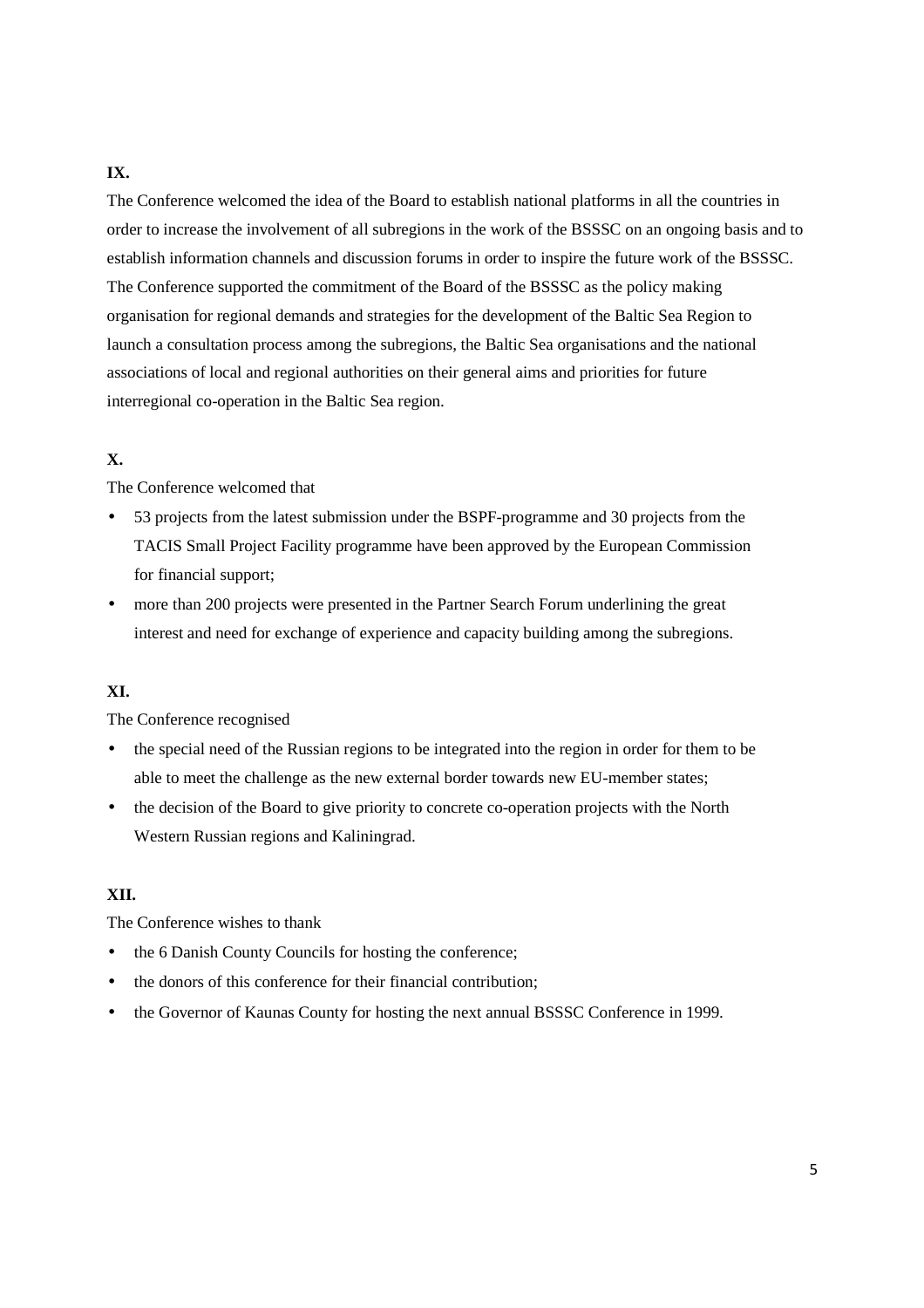#### **Workshop I -Institution Building and Human Relations**

#### **I. Objectives**

The aim of this workshop was to share experiences and discuss perspectives within public sector reform, social issues, youth issues and model projects within these spheres.

#### **II. Discussions**

The speakers came from very different sectors and had different interesting points all highlighting the importance of institution building and civic participation.

Danish strategies for co-operation and the funding schemes for financing co-operation projects was described. Great attention is from Danish side paid to environment-related projects, but also to sector programs and technical assistance programme in which institution building is supported. It was recognized by the participants in the workshop that solving social problems in the Baltic sea Region should be placed high on the political agenda. It was therefore with great interest that the project "The prevention of social exclusion" was presented as a role model and inspiration for new activities within this field.

Exchange of experience and co-operation programs between regional administrations are of great importance to future economic development and to the stability of the region. It was however recognized that NGOs play an important role in taking care of the interests and needs of different groups in society. The NGOs are important for the launching of grassroots initiatives and for the realization of projects, which people feel strongly about. Support for the dynamics, which NGOs stand for, is therefore of utmost importance to the political and economic development of our region. The Latvian NGO Centre, which was described to the workshop participants should therefore be copied by other regions.

Finally a survey, which will be undertaken by Baltic Youth Forum, the Swedish Ministry of the Interior and the BSSSC, on the existing and potential funding possibilities for youth exchange was presented. The future of the Baltic Sea Region is in the hands of the young generation. Therefore youth co-operation programs deserve high priority. Traveling and networking should be made easier and cheaper than at present, and exchange of students should be promoted as should cultural exchange programs for the young.

## **III. Conclusions**

In all the projects presented there were common characteristics, both in terms of problems, solutions and the financing of co-operation projects. A very important aspect of such co-operation projects is the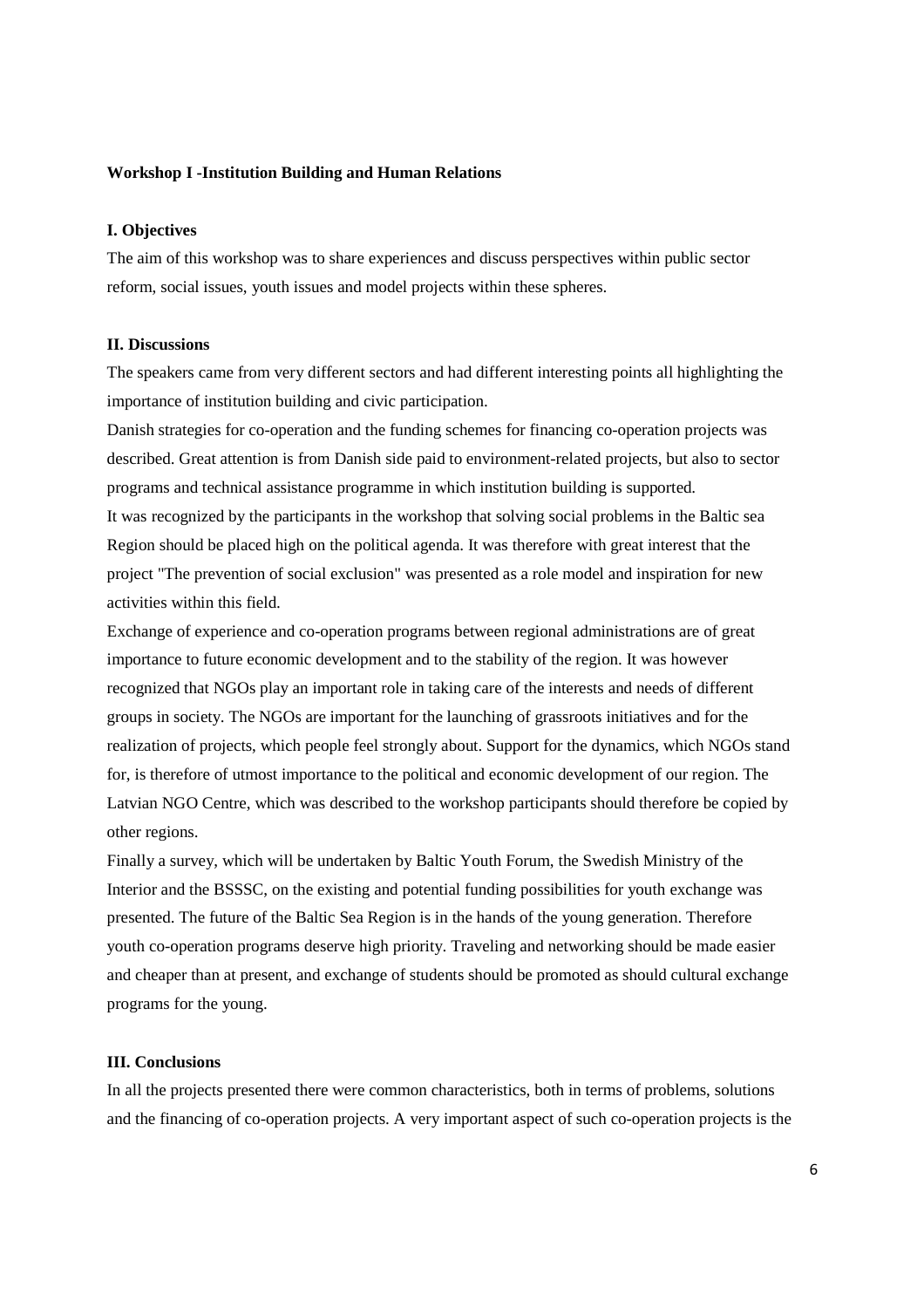participation of the NGOs and the civic networks and not only focusing on technical support. It is therefore of utmost importance that the civic networks and NGOs are supported in the present development process in the Baltic Sea Region.

The workshop encouraged the present process of the BSSSC of building up national platforms, communication channels and discussion foras, which can strengthen the active involvement of the regions and inspire the policy-making of the BSSSC. If the BSSSC succeeds in doing so, the organization will have provided an important input to the creation of a strong and dynamic Baltic Sea Region to the benefit of both the citizens today and for future generations.

#### **Workshop II -Economic Development and Co-operation**

#### **I. Objectives**

The workshop's main objective was to discuss how to develop regional aspects of the economic development in the Baltic Sea Region, BSR. This development differs a lot within and between different countries. Broad sectors and regions are still in poverty. It is an important task in the BSR to find a way to develop our economies faster and in a more equal way, and it is important for BSSSC to give input to that discussion.

## **II. Discussion**

It was discussed that we must intensify the preparations to facilitate the membership of the Baltic States and Poland in EU and that this development has got important local and regional aspects. Not only focus on formal demands but real change of the economy and the citizens' every day life. Concentrate on building of infrastructure, but also on human networks (in education, politicians etc) and SMEs. Networking and cross boarder contacts between SMEs are of great importance. There are a number of obstacles that need to be overcome in order to facilitate for western companies to go east; 1. Need someone who can give reliable advise where to start and get contacts

- 2. Lack of finance, Nordic Banks not present in the east difficult services
- 3. Legal help
- 4. More opportunities to find partners (partner search forums)

5. More efficient transportation system (transport and customs).

There are two aspects to this: an overall aspect concerning national /international legislation and a more regional/local aspects focusing on cross boarder networking.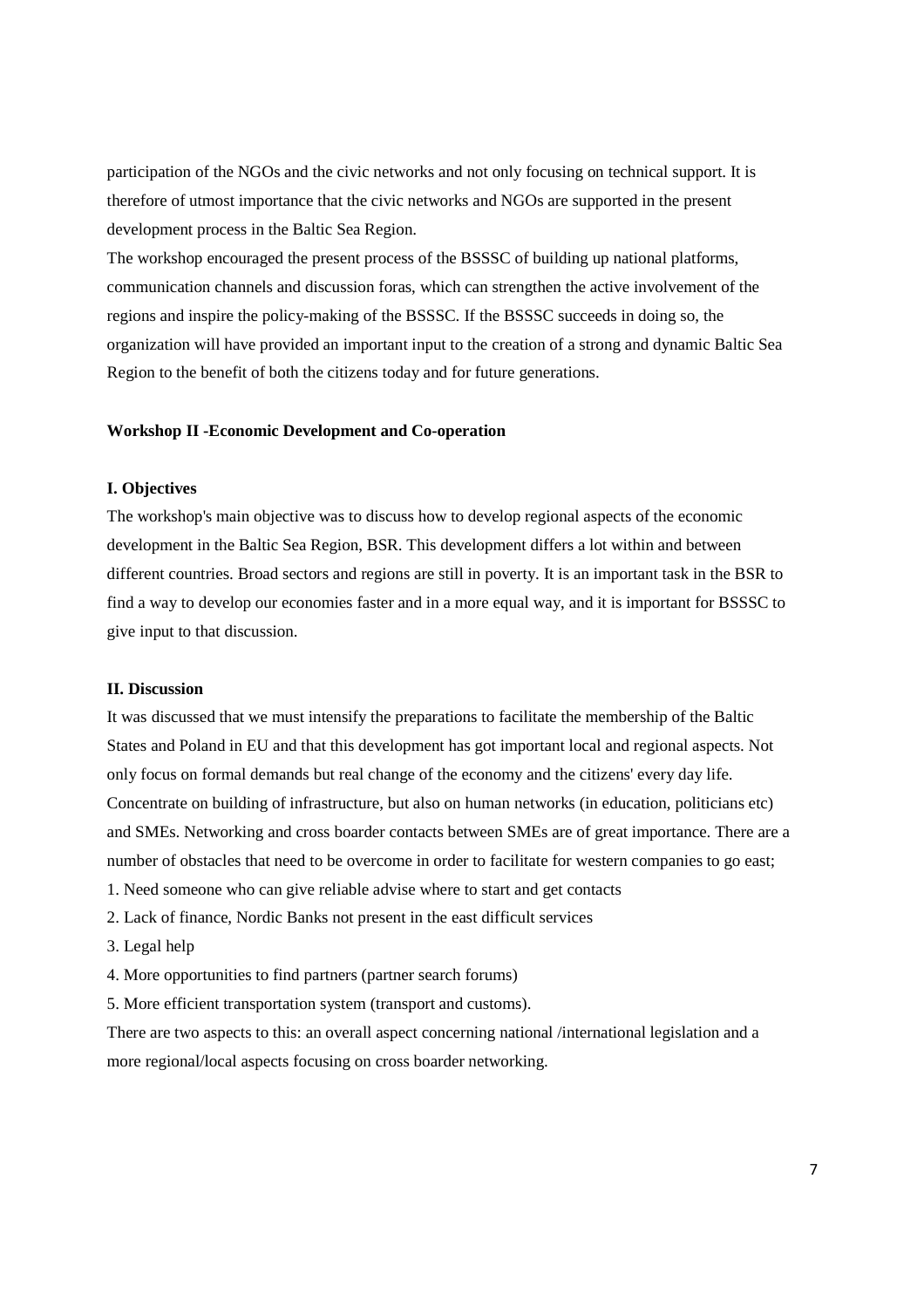#### **III. Conclusions**

Concerning the overall aspect the BCCA has started lobbying for an improved infrastructure and custom structure, the objective is that it should not take more than two hours to cross to a neighbour country. BSSSC should support these efforts.

Concerning regional aspects the workshop affirmed the importance of networking on regional/local level and encouraged further contacts. WG II has formed three subgroups; one on tourism and cooperation in the Baltic Sea Region, the effects on cultural co-operation / human network as well as regional/tourism education. The second subgroup is focusing on IT issues. An ad hoc group dealing with IT issues has been created as well, one task is to be represented at a large IT conference that will take place in Finland. The third subgroup is dealing with SMEs and cross boarder contacts, for example via the establishment of regional Baltic Business Centres for giving support and advice to SMEs who want to open up business relations in the BSR. Each group is creating political papers to present to the board.

The question of mutual exchange is essential in order to develop our economy faster and more equal, i.e. it is important for western companies and organisations to go east but also to enable eastern companies to come to the west.

#### **Workshop III - Nature Protection and Environment**

## **I. Objectives**

The main objectives were to deal with:

- strategies for Nature Protection and Environment in the Baltic Sea Region,
- Baltic Agenda 21 and the potential role for subregions during implementation,
- funding possibilities for subregional co-operation and projects.

## **II. Discussion**

The workshop recognised that subregional co-operation and networking is of crucial importance for the enhancement of Nature Protection and Environment. This as well is valuable for the implementation process of Baltic 21 which is to be given high priority.

For this purpose existing funding provided by i.e. EU or national governments should enable the subregions to make best use of them. Therefore, broad information on funding is needed as well as streamlining those funding in order to better facilitate the use by the subregions.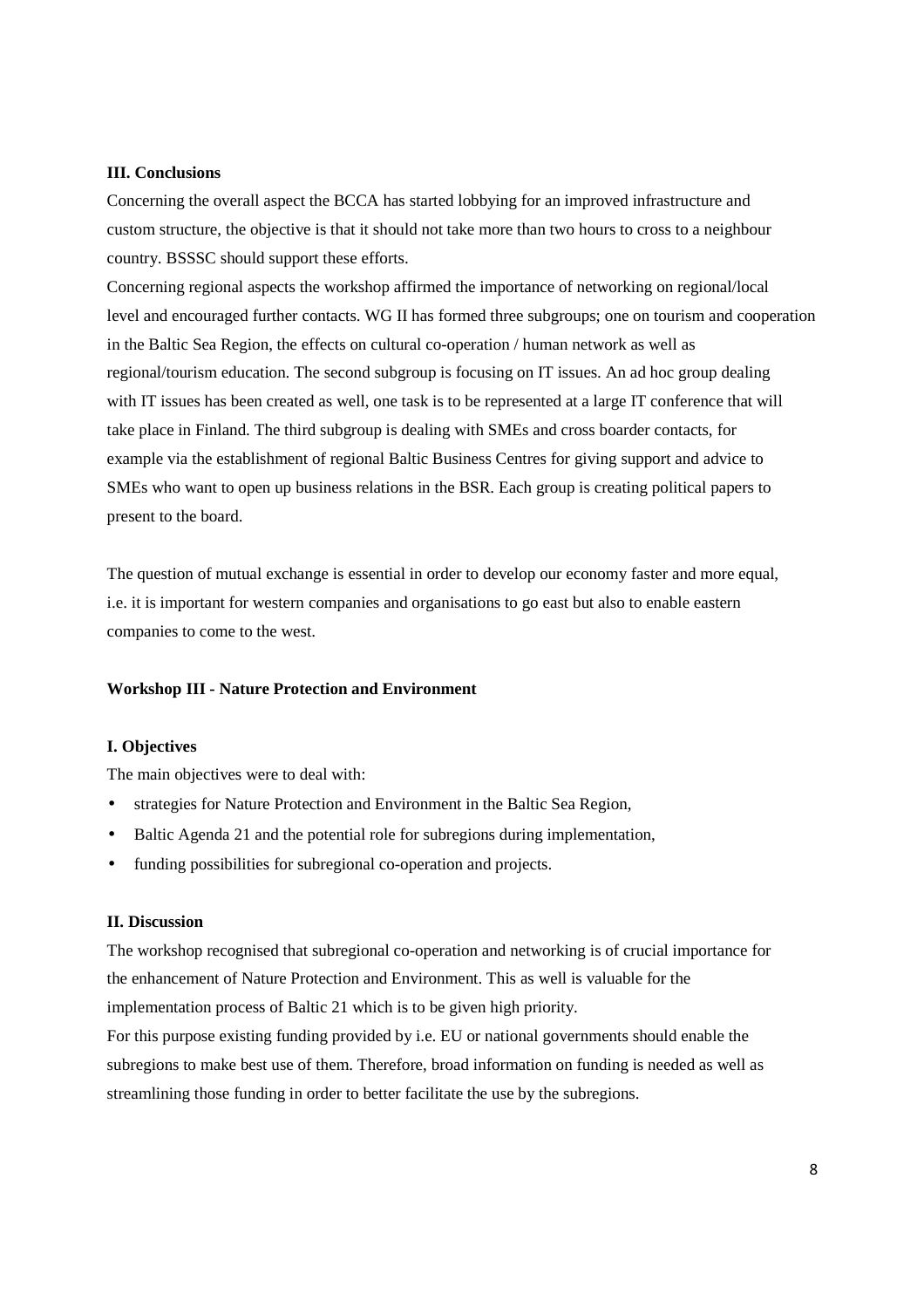#### **III. Conclusions**

The Workshop III concluded that

- the implementation of Baltic 21 needs the participation of the subregions in respect to their specific potentials, needs and abilities;
- by subregional networking the Baltic 21 process should be disseminated to all the subregions and thereby further developed as a long-term and bottom-up process;
- the "National Platforms" of BSSSC should engage the subregions in the respective national implementation processes in order to provide structured procedures all around the Baltic Sea;
- Baltic 21 being a cross-sector process should be given high priority by the subregions themselves as well in regard to co-operation projects;
- as well in regard to the needs of environmental projects existing funding (especially of EU) should be streamlined to facilitate better use by project partners; anyhow, practical projects should not only refer to EU-funding, but as well to national funding;
- a better flow of information about existing funding instruments should be provided especially in regard to the information needs in the CEE-states of the Baltic Sea Region. Therefore a network consisting of the subregions' offices in Brussels and institutions/actors dealing with environmental projects should be considered.

# **Position of Polish Baltic Regions for the 6th Conference on Baltic Sea States Subregional Cooperation in Roskilde, October 22-24, 1998**

Poland's Baltic Sea regions, represented by the Szczecin, Koszalin, Slupsk, Gdansk, Elblag, Olsztyn and Suwalki Provinces are deeply interested in further development of regional co-operation in the Baltic Sea area.

Below we present important subjects to which we would like to draw special attention of the conference participants. We would like these suggestions to be noticed during the discussions at the Conference and conclusions to be included in the final conclusions of the VI BSSSC Conference.

# **Institution Building and Human Relations**

In the context of the ongoing extension of the European Union we count on technical and financial support for our activities for the benefit of the integration with the EU from our partners in the Baltic Sea region.

We point out great importance of the exchange of experience at the regional and local level of public administration (training, exchange of administration staff) in the Baltic countries.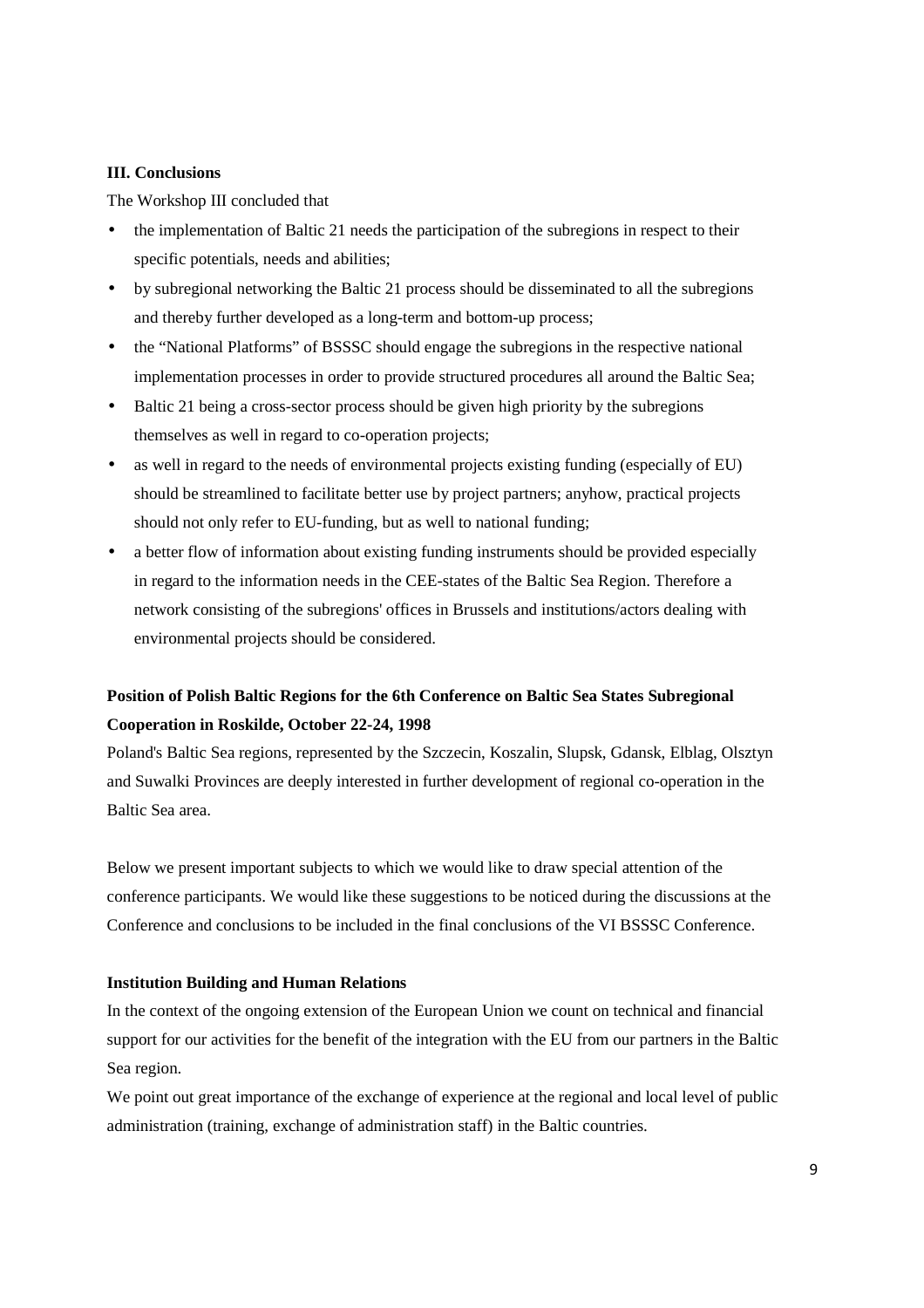We postulate the promotion of co-operation for fighting unemployment: using mutual experience in the area of stimulating various social groups - particularly women, young people and the disabled - to freely operate in the work market.

Special emphasis should be put on strengthening the co-operation of suitable services - police, border guards, customs service - in order to more effectively combat organized crime in the Baltic Sea region. Support for cultural and educational initiatives directed towards shaping regional awareness is

#### significant.

Civil participation on the Baltic co-operation as well as support for local initiatives, co-operation at the level of people, trade and youth organizations etc. should be actively promoted. We emphasize the necessity of the continuation of activities in order to further strengthen democracy in the Baltic Sea region, to develop democratic institutions and subregional co-operation within the framework of the Union of Polish Ports, the Union of Baltic Cities, the Union of Marine Cities and Communes.

We postulate and increase in the participation of regional and self-government authorities in the work of the Council of the Baltic Sea States.

## **Economic Development and Co-operation**

We consider it to be extremely important that a friendly atmosphere for economic exchange is created, barriers limiting trade and economic exchange eliminated and economic contacts and effective support for small and medium enterprises promoted.

More emphasis should be put on the development of infrastructure and road, air and sea transport among the Baltic countries.

We postulate an increase in the participation of international financial institutions in financing infrastructure and economic development in the Baltic Sea region.

We support better use of EU funds supporting efforts and investments needed to even out development differences of the Northern Poland region (particularly in the fields such as agriculture, fishery, fishing industry, natural environment and transport) in the process of creating regional policy.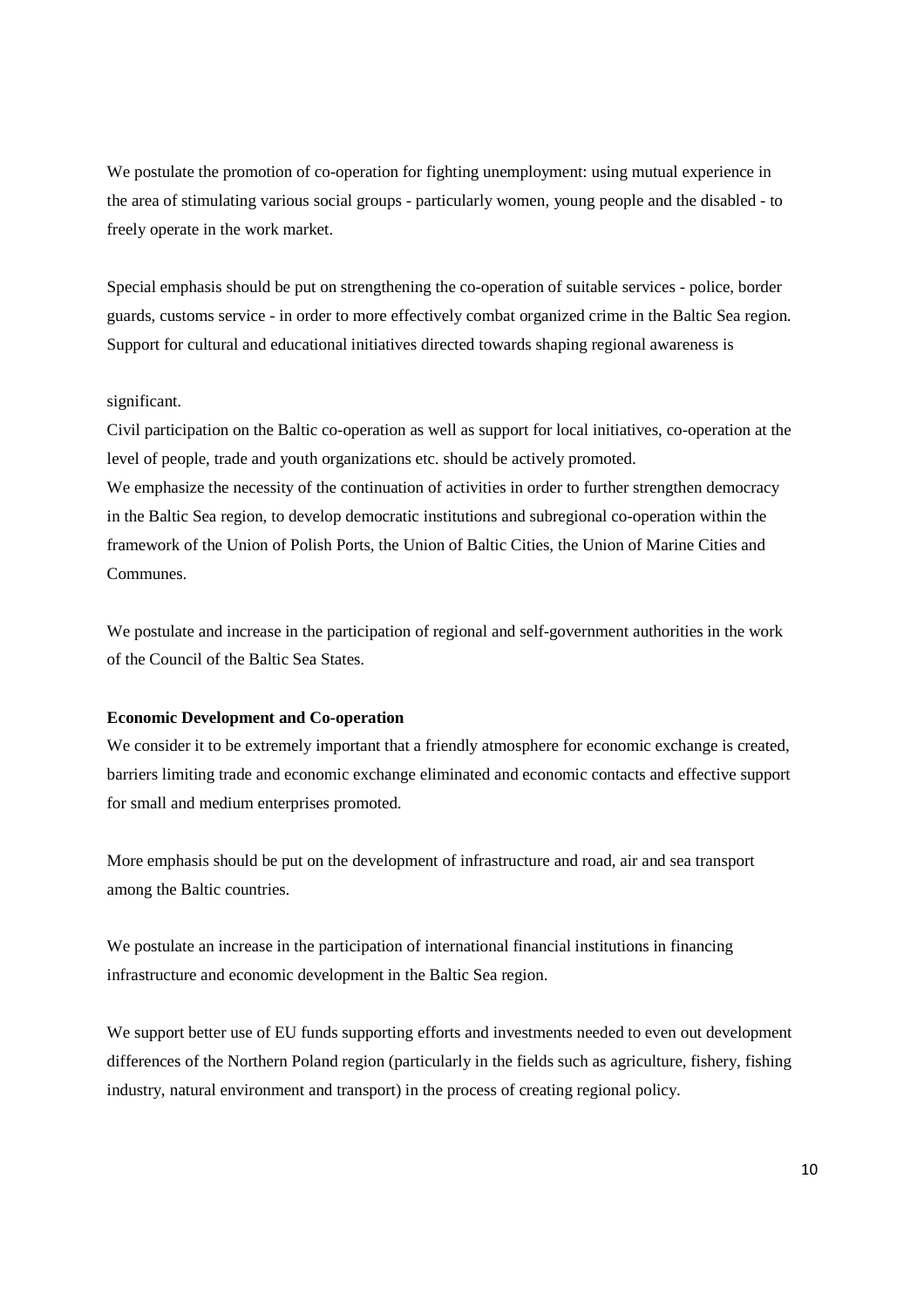We propagate taking joint steps for the benefit of tourist promotion and development of tourist bases, ferry terminals, networks of marines around the Baltic Sea as a condition for the development of international and marine tourism, sailing, winter sports, international yachting in order to tighten contacts among the inhabitants of the Baltic Sea region countries.

#### **Nature Protection and Environment**

We appreciate joint pro-ecological effort made for the benefit of environmental protection in the Baltic Sea region. However, more emphasis should be put on the modernization of the buildings and structures harmful for natural environment, on closing down illegal sewage reception basins and on the increase in purity of water drained off into the Baltic Sea.

We think that realization of existing programs, continuation of complex activities in the field of environmental protection and co-operation among environmental protection service and ecological service is necessary for the protection of the Baltic Sea waters.

Ecological education mainly among young people, as well as active co-operation among the organizations and institutions acting for the benefit of environmental protection is particularly significant.

We believe that the project "The Green Ring Around the Baltic Sea" as well as other activity programs for cross-border water systems in the Baltic Sea require strong support and acceleration.

# **Conclusions from the workshop "EU-funding and the Regional Contribution to the Accession Strategy" Brussels, June 12, 1998**

#### **I. Introduction and procedure**

1. Interregional and cross-border co-operation between regional and local authorities in the Baltic Sea region play an important role in the development of the Baltic Sea region in general and can also make a valuable contribution to the preparation of the accession countries for membership of the European Union and ensure a policy of partnership with Russia. 2. It is a long-term goal of the BSSSC to ensure an active involvement of regional and local authorities in this process and to support their activities in this field. A part of this task is to work for funding instruments for these activities, which are relevant to the needs and which are managed in a transparent and efficient manner making them easy for regional and local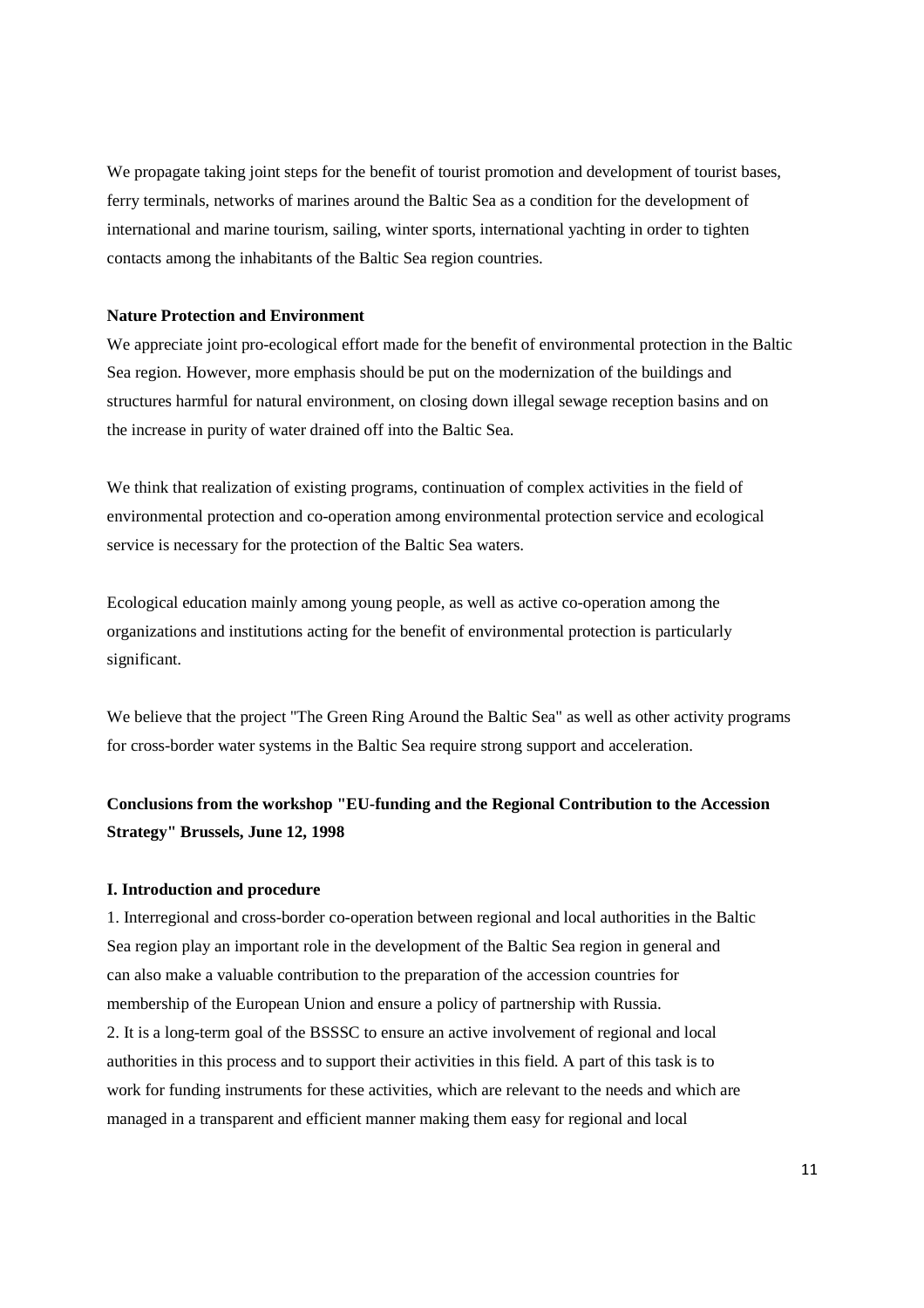authorities to access.

3. At the BSSSC Board meeting in Riga, May 20, 1998 the BSSSC decided to initiate a consultation process to produce a common framework for the management of multi-country funding instruments to support direct interregional and cross-border co-operation between local and regional authorities in the Baltic Sea area by using the principles of programming and partnership applied within the EU Structural Funds.

4. As the first step of this process the BSSSC discussed this subject with representatives from national, regional and local authorities from all the Baltic Sea States involved in the administration of funding instruments with representatives of the European Commission at a workshop organized in co-operation with the European Commission, the Hanse-Office and the European Department of the Government of Schleswig-Holstein in Brussels June 12, 1998. The discussion was partly based on a report "EU Programs for Baltic Sea Region Cooperation" published by the Swedish associations of regional and local authorities i.e.

Landstingsförbundet and Svenska Kommunfördbundet, and the report "Connecting Regional Co-operation and EU Programs for the Pre-Accession Strategy in the Baltic Sea Region" especially prepared by the BSSSC-secretariat for the workshop.

5. On the basis of very fruitful discussions at the workshop, the secretariat has drawn up the following conclusions, which will serve as an input for the Board meeting October 22 in Roskilde and an extraordinary Board meeting in Bornholm in November, where the Board will take decisions on how such a common framework should be initiated and implemented and which elements it should contain. The BSSSC intends to initiate the consultation process within each of the Baltic Sea states from the beginning of 1999.

#### **II. Experiences with Baltic Sea co-operation**

6. The vivid revival and development of the Baltic Sea region is a result of a bottom-up process. On a people-to-people basis, regional and local authorities contribute substantially to the development of the region. The enlargement policy of the EU as well as the need of a policy of partnership and co-operation between the EU and Russia have further enhanced the importance of the Baltic Sea area and the Northern Dimension for the EU.

7. The stocktaking of the administrative structure of regional and local government in the Baltic Sea region demonstrates well-developed and active regional and local authorities in the four member states and a development towards a higher degree of regional and local selfgovernment in the Central- and Eastern European states. This means that regional and local authorities in the region can be strong and reliable partners for national governments and the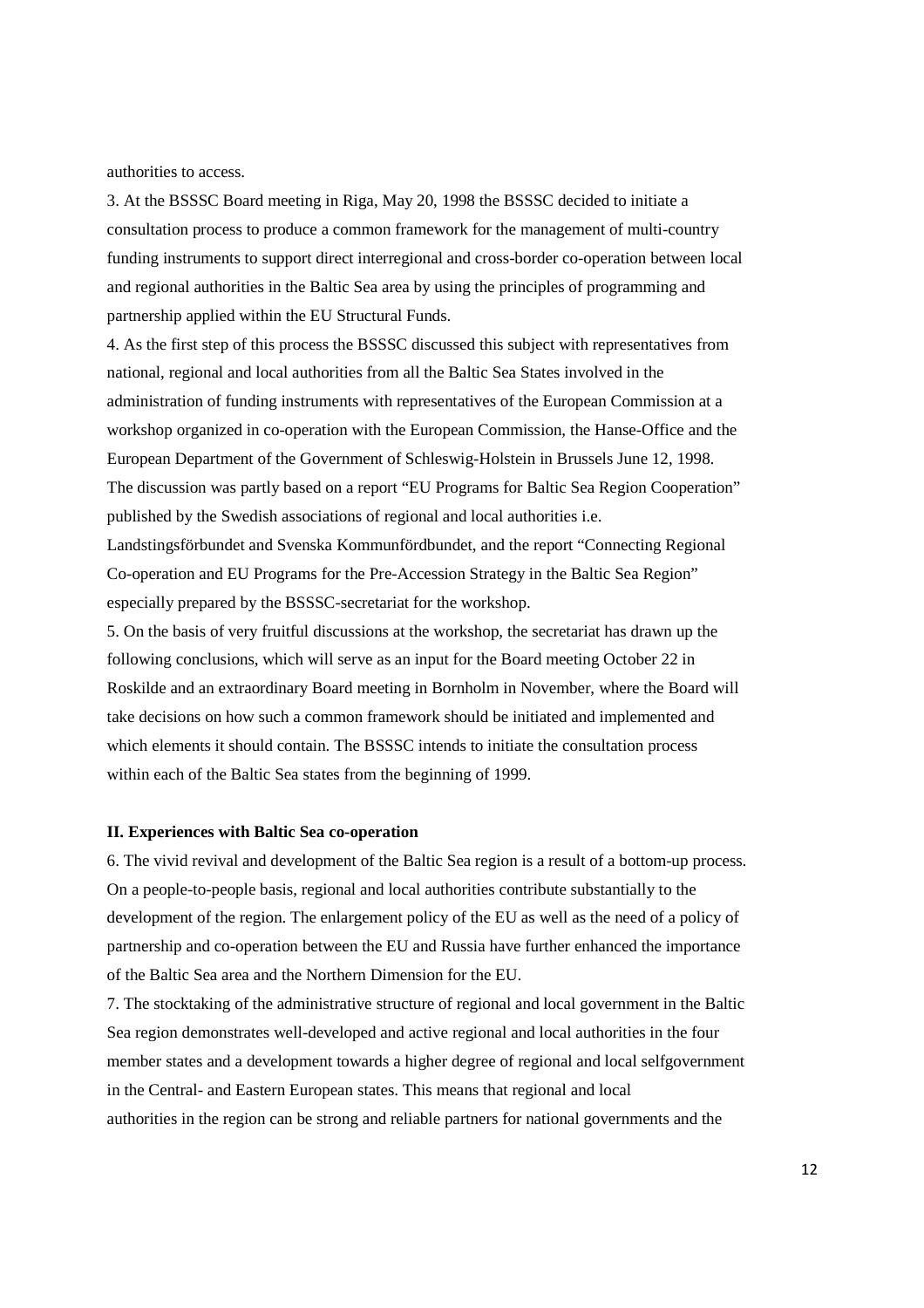EU in implementing EU policies, which in practice supports the complex process of accession and the enlargement of the European Union as well as realising a policy of partnership with Russia.

8. In order to implement cross-border- and interregional activities, regional and local authorities in the Baltic Sea area have developed a number of practical instruments, which include general twinning agreements between regions and/or municipalities, networks in the form of Euroregions as well as more project-oriented co-operation covering a wide range of areas and objectives.

9. The different projects described in the BSSSC report and projects presented at the workshop clearly show how international co-operation between regional and local authorities based on broad twinning agreements has developed. They have led to a number of concrete projects with a professional and often an innovative methodology for the transfer of know-how. All these projects have a high relevance to the accession strategies. Furthermore, these projects demonstrate how interregional co-operation helps CEEC administrations at the regional and local level to get acquainted with the principles and procedures of EU-policies and EUlegislation. 10. An overview of projects and project-applications for the Baltic Project Facility and the TACIS Small Project Facility reveal a sharp increase in the number and the quality of co-operation projects at the regional and local level between the four EU member states, the CEEC and Russia in 1997/98, far more than the available funding instruments are able to co-finance. The projects cover subjects such as environment, public administration, economic development (trade, industry and tourism) agriculture, education and other civil society measures. This underlines that regional and local authorities in the region carry out political objectives consistent with the aims and strategies of the EU accession-process.

11. On the basis of this discussion, the following characteristics were identified as important for ensuring a successful project:

- projects being based on a bottom-up process,
- a feeling of joint ownership of the project among all partners,
- the authorities co-operating have matching competencies,

• the partners involved build on existing co-operation links and are therefore being acquainted with each others differences and similarities in terms of political and administrative systems and culture.

12. The discussions of the Swedish report "EU Programs for the Baltic Sea Region Co-operation" summed up the Swedish experiences with the use of current EU-funding instruments for external co-operation (i.e. Baltic Project Facility) and how it links to the Interreg-programme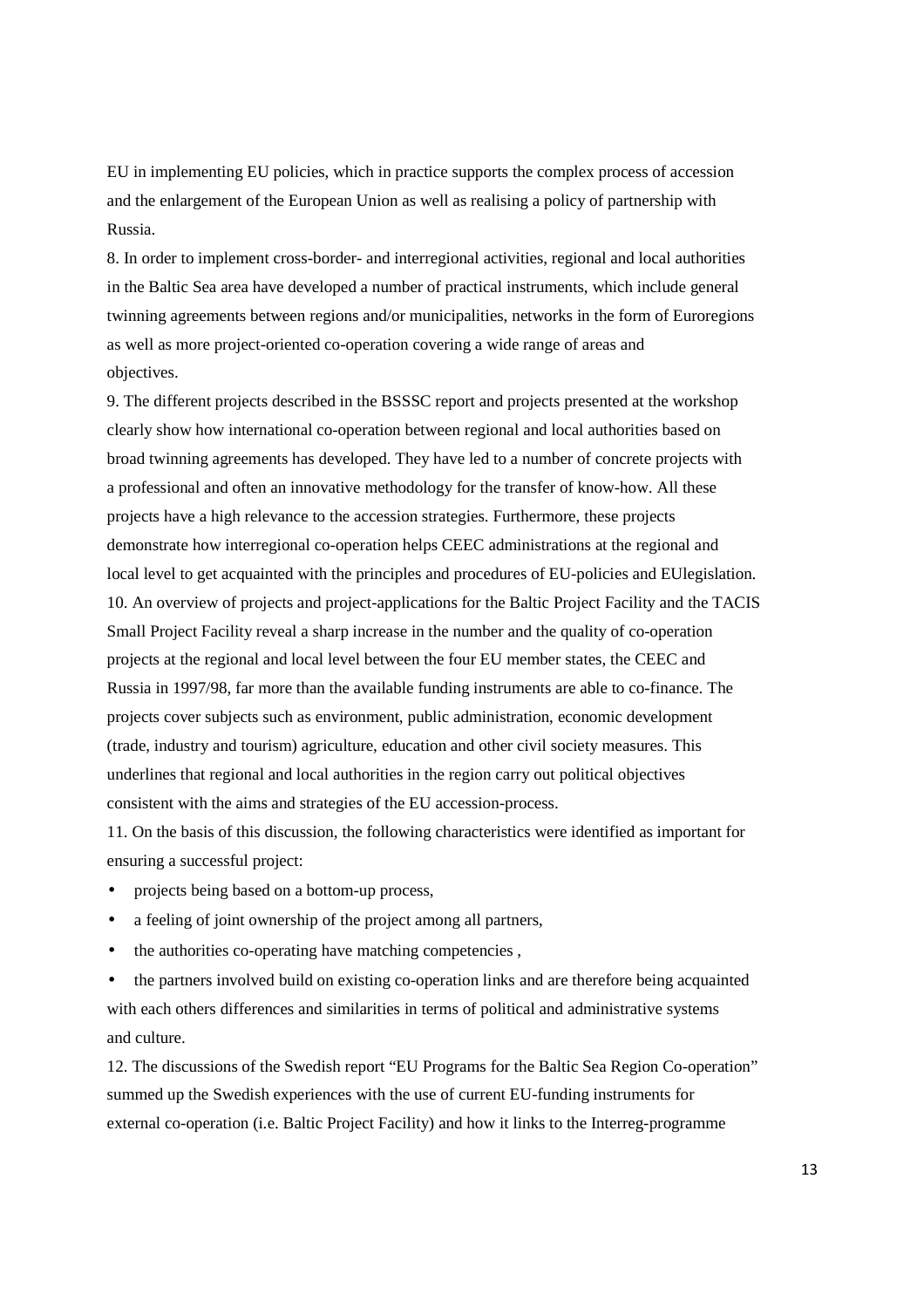and national funding instruments. The report shows that funding instruments are perceived as being too difficult to use. The main issues raised by regional and local authorities are:

- The problems of combining PHARE, TACIS and ERDF due to the fact that programming and project approval cycles are not harmonised.
- The absence of a dialogue with decision-makers and the instability/uncertainty of available funding, management arrangements and inconsistency of information provision.
- The time delays in project-decisions and the delays in project payments.
- Lack of experience with elaborating good project proposals and with project management.

# **III. A long term strategy for a common framework for the management of multi-country funding instruments for the Baltic Sea region.**

13. To solve these problems the Swedish report has suggested an alternative approach to the design of future funding instruments, which draws upon the principles of programming and partnership applied within the EU Structural Funds. The report suggests that decision and administration of funding are located in the Baltic Sea region within a common framework, which would create a sense of ownership and responsibility, make decisions more transparent and ensure one single source of information and overcome the present ad-hoc nature of the management arrangements for the relevant funding instruments.

#### **This approach implies:**

that funding instruments are managed within a common framework of priorities and actions in which decisions are taken on projects to be funded so that funded projects are relevant to the real needs and priorities of the Baltic Sea region,

that this common framework is initiated, programmed and implemented by an agreed and responsible partnership, which includes all regional and local authorities (or their representative organisations), the appropriate state authorities and the European Commission,

that funding instruments managed within the common framework should be designed in a flexible way in order to support projects with mixed funding i.e. PHARE, TACIS, ERDF and national funding, that funding instruments managed within the framework should cover a period of several years to provide stability of operation.

14. The workshop gave wide support to this proposal and agreed that this approach must be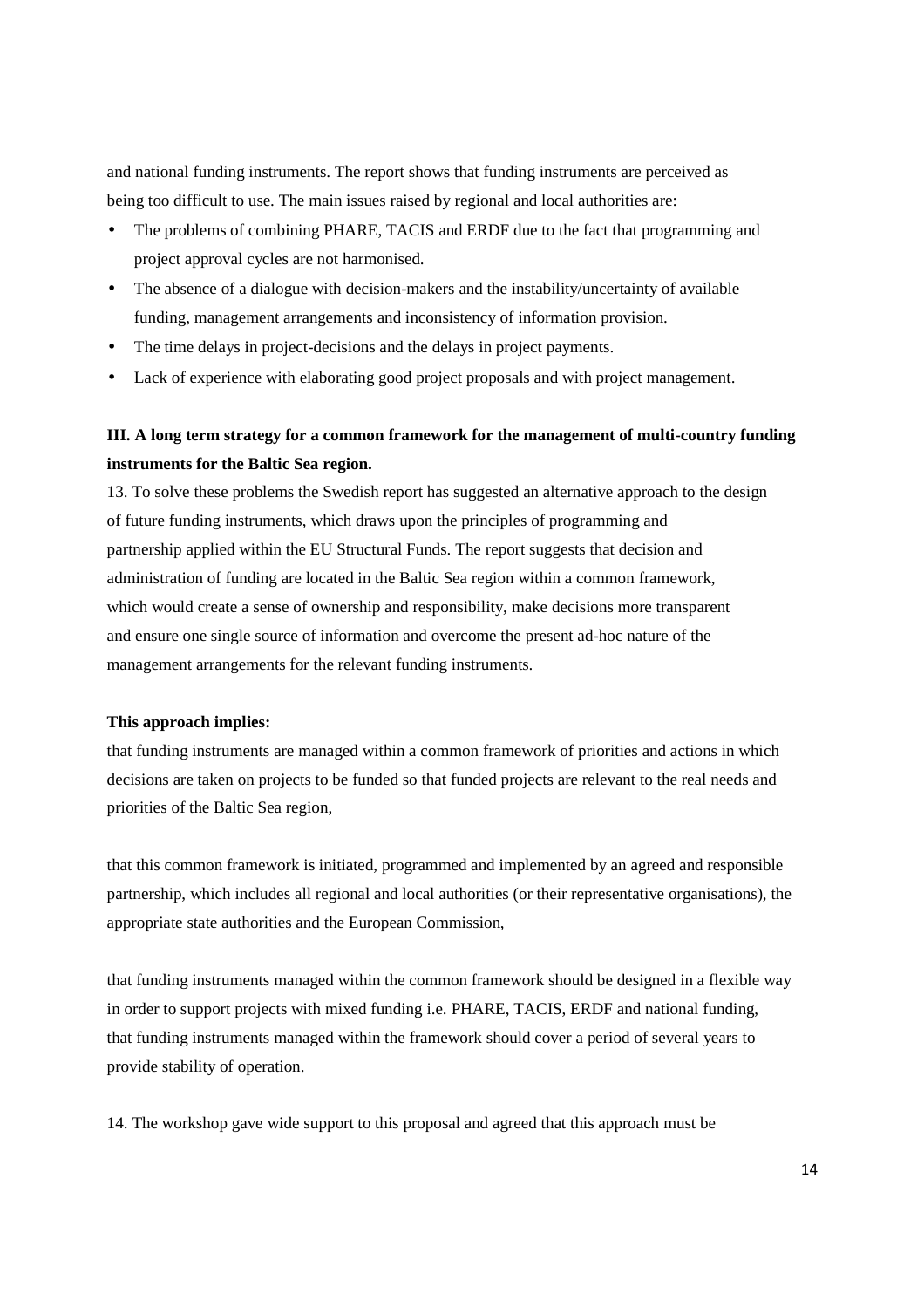implemented as a framework for a more effective management of funds and not a replacement to national-bilateral or EU programs and it must be applicable to all local and regional authorities, whether or not they are members of the EU or part of the accession-process towards membership of EU, in this way including Norway and the Russian Baltic Sea regions. It is therefore also particularly important to include TACIS funding within the common framework given the reality of the Baltic Sea Region and the importance of avoiding new barriers which excludes Russia. It is up to the BSSSC to draw up a concrete proposal for such a common framework.

#### **IV. Short-term strategies to improve access to and use of EU-funding**

15. The workshop suggested a number of proposals and ideas to improve the access to existing EU funding instruments for regional and local authorities in the short run. At the same time these proposals will improve the context for creating a common framework for management of funding instruments.

16. The workshop underlined the importance to continue EU programs like Phare Baltics Project Facility, TACIS CBC Small Projects Facility, ECOS-Overture and INTERREG as indispensable instruments to support the ongoing process of region-building in the Baltic Sea area. The participants confirmed that these programs have provided a very useful and effective instrument for small scale interregional co-operation projects and that the present management of these programs to some extent reflects the idea of having a user friendly support structure. 17. The workshop underlined the importance to maintain a multi-beneficiary CBC programme such as the Baltic CBC programme and to ensure a real coherence between PHARE CBC,TACIS CBC and INTERREG in order to be able to develop co-operation projects, which include all Baltic Sea States in an integrated manner. The implementation of Agenda 2000 provides a good opportunity to change the guidelines of the PHARE and TACIS CBCprograms and the provisions for INTERREG in order to harmonise programming and project approval cycles. The revision of guidelines for the programs should also stipulate that only joint projects of real cross-border nature, which rely on the bottom-up approach and have active involvement of regional and local authorities on both sides of the border, are funded by the programs.

18. To facilitate the use of PHARE CBC, the workshop stressed in particular that multi-annual programming would be very helpful, that the micro-project facility should continue as it gives regional and local actors with small means the possibility to participate in EU-programs and provide a basis for creating larger projects, that co-operation partners from EU member-states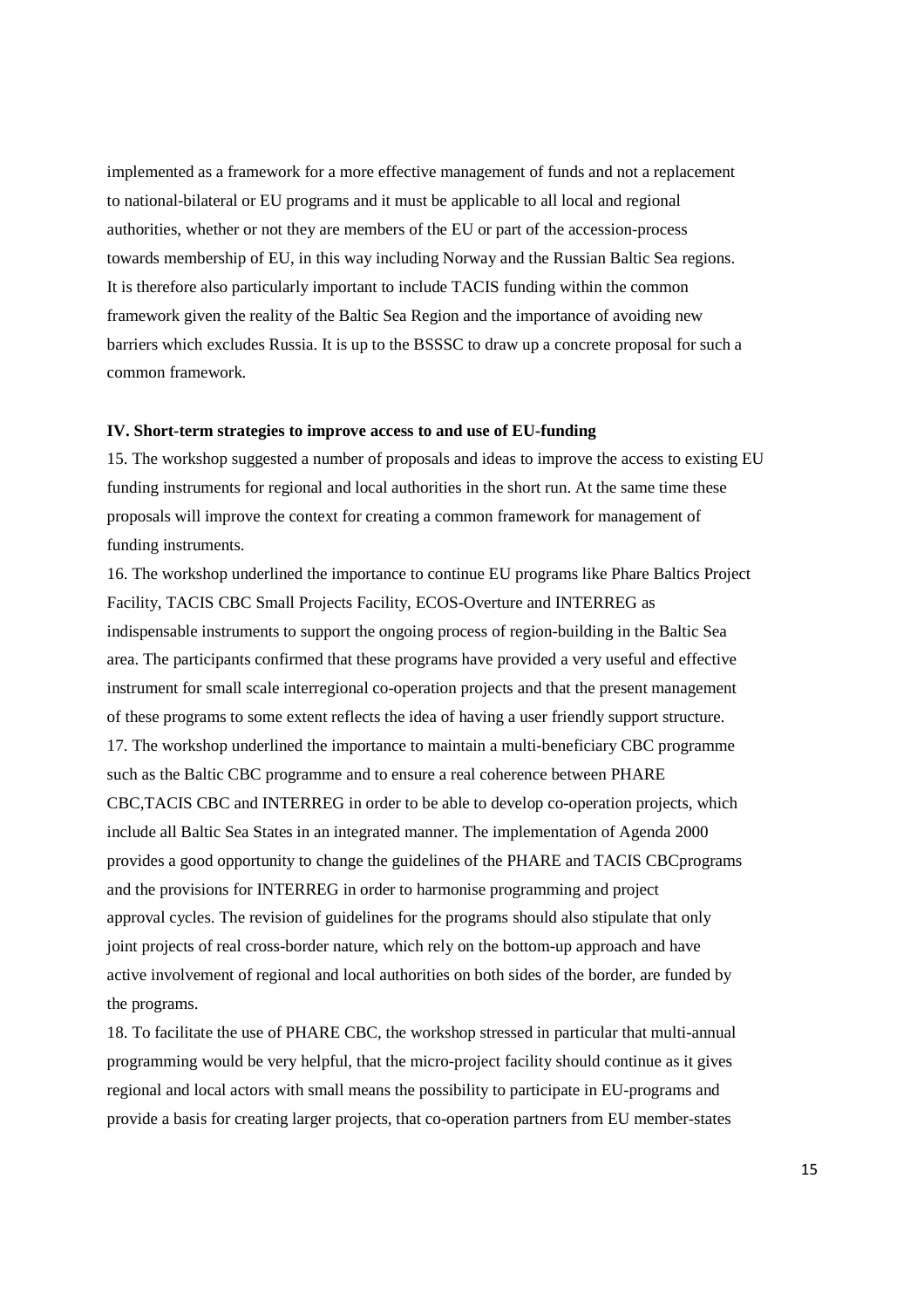should be able to submit project applications and, that partnerships between regional and local authorities in EU member-states and applicant countries should be strengthened. 19. The workshop stressed the importance of INTERREG as a financial instrument for crossborder and interregional co-operation within the European Union. The eligible action fields of a future INTERREGII C should be widened in scope and include areas such as training, vocational training as well as small infrastructure investments. To overcome some of the problems of combining financial assistance from INTERREG and PHARE, the workshop suggested that ISPA should provide complementary funding for INTERREGII C financed projects.

20. The workshop welcomed the high priority for institution-building in the pre-accession-strategy for which the new PHARE regulations has set a framework. Twinnings in the fields of agriculture, environment, finance and justice and home-affairs will support the applicant countries to archive the aquis communitaire. In this process, it is necessary to involve regional and local authorities as well in practice as the new PHARE regulations stipulate.

21. The workshop was informed of the special programme for Baltic Sea Co-operation programme for East and South Sweden (SWEBALTCOP), which is financed by ERDF art. 10. It supports interregional co-operation between 12 Swedish county councils from the Southern and Eastern part of Sweden and regional and local authorities in the three Baltic States and parts of Poland. 22. The European Commission informed that due to under-spending, funds under ERDF art. 10 will be available in 1999. It was proposed to look into the possibilities of establishing a programme similar to the SVEBALTCOP-model as a supplement to the Baltic Project Facility. Such a programme should be open to all regional and local authorities in the Baltic Sea area. It could be financed by ERDF art.10 with co-financing from PHARE and/or - especially in case of lack of PHARE funding - national assistance to Central- and Eastern Europe, which contrary to ERDF-funds could cover the costs of CEEC-partners.

23. The Workshop stressed the necessity to improve the management of projects including

- more training in project management to improve the capacity of regional and local authorities in this field. This would also help to overcome the perceived difficulties in using EU funding and to increase the quality and the sound management of projects,
- programme management units (national and EU level) should report regularly to the Baltic Coordination

Committee about co-ordinating and facilitating the mutual use of EU and national funding instruments,

• clear rules by the Commission on standards and obligations of ?national experts" for projectevaluation